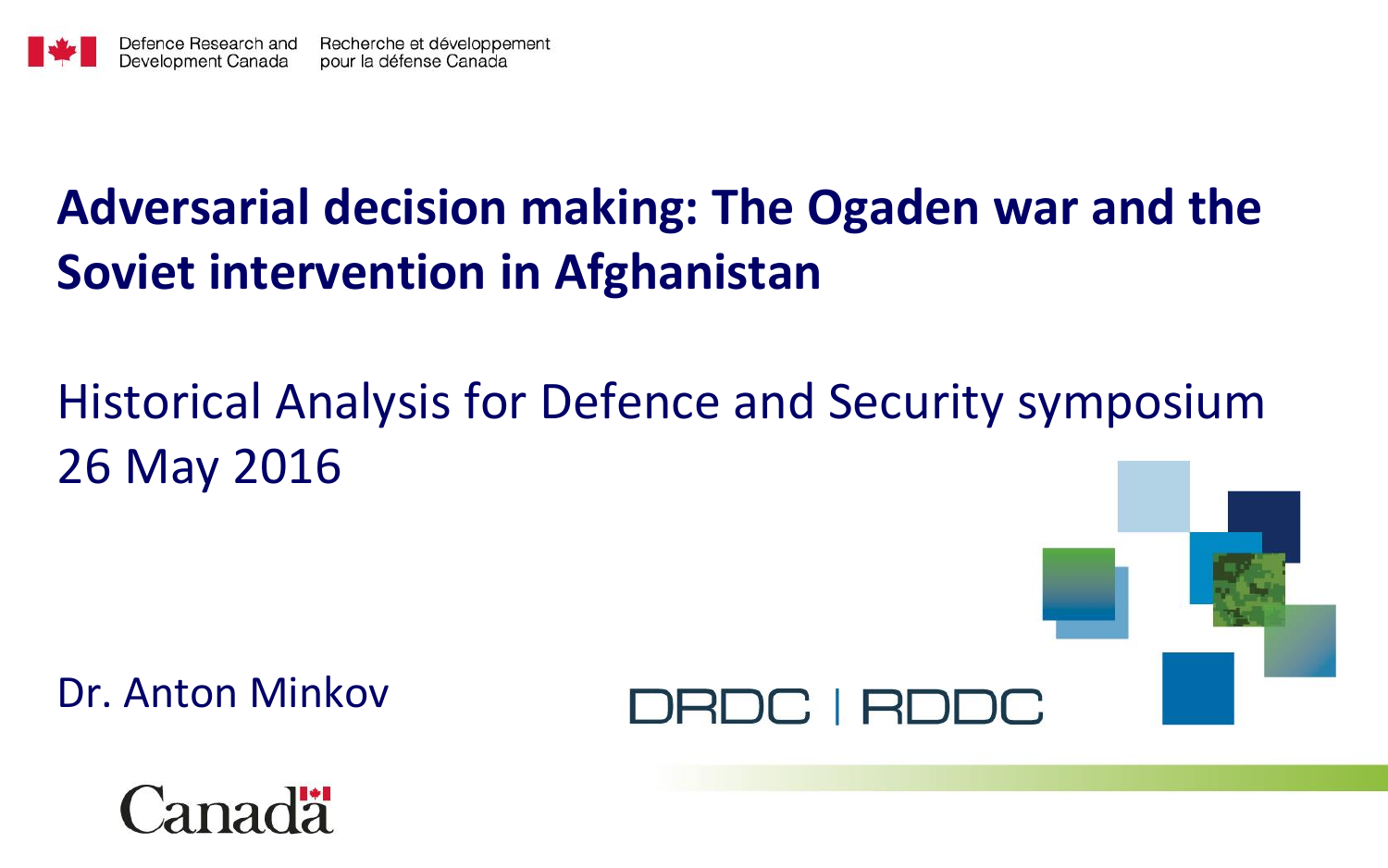### **Outline**

- **Background**
- **The Ogaden War**
- Reconstructing Soviet decision-making
- Soviet invasion of Afghanistan
- **Comparison with Somalia**
- **Exercise 2 ratio Exercise 2 ratio Exercise 2 ratio Exercise 2 ratio Exercise 2 ratio Exercise 2 ratio Exercise**

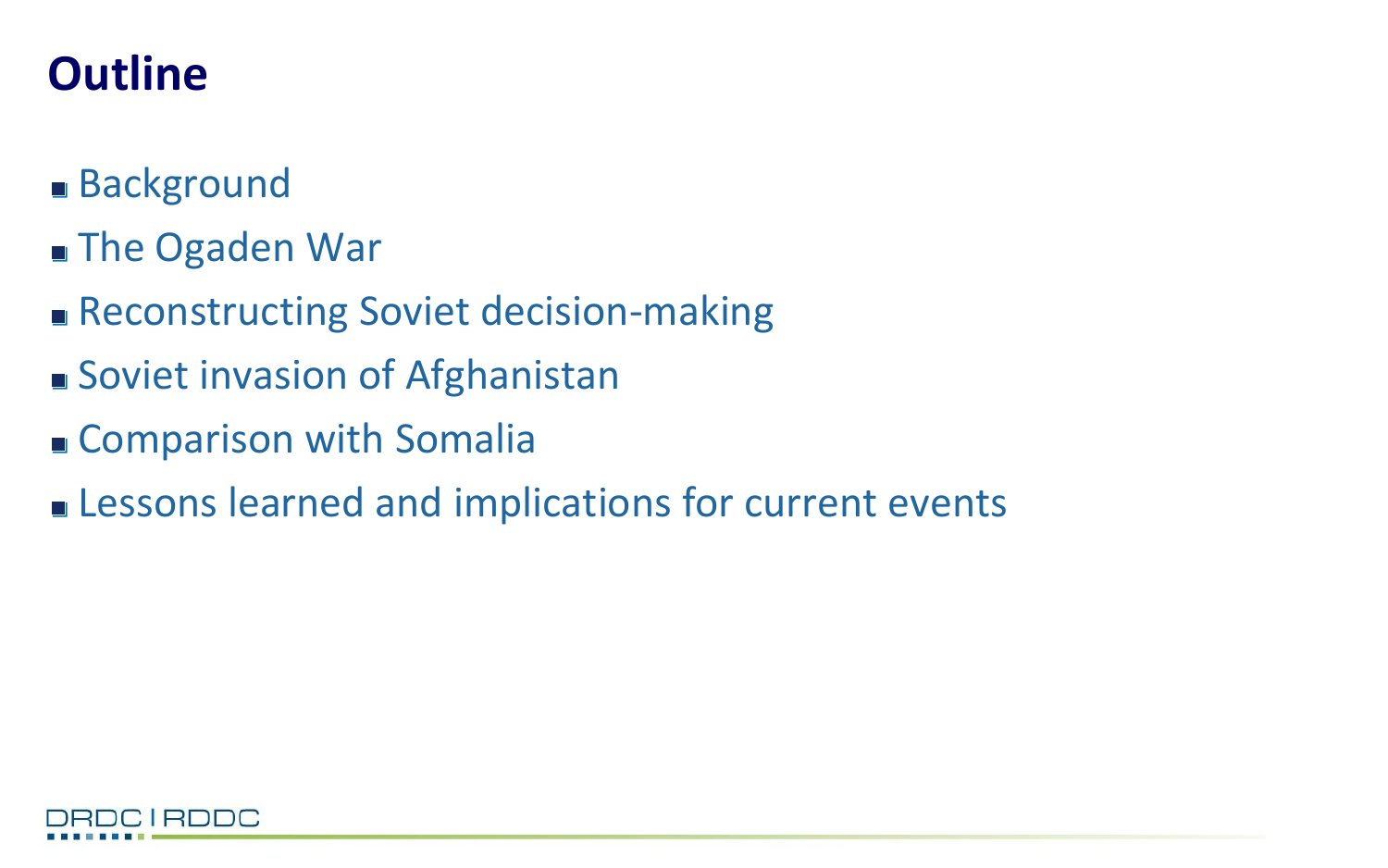#### **Background**

Soviet and Eastern German sources on the Ogaden war

- ~ 50 Soviet and Eastern German documents at Wilson Center's Digital Archives
- Period covered February 1977- July 1978
- Information reports (briefs)
- **Ambassadors' meetings**
- Delegations discussions
- Meeting transcripts of CC CPSU

Similar documents available on the Soviet invasion in Afghanistan, 1978-79

An opportunity for comparison and a new angle on the Soviet invasion in Afghanistan

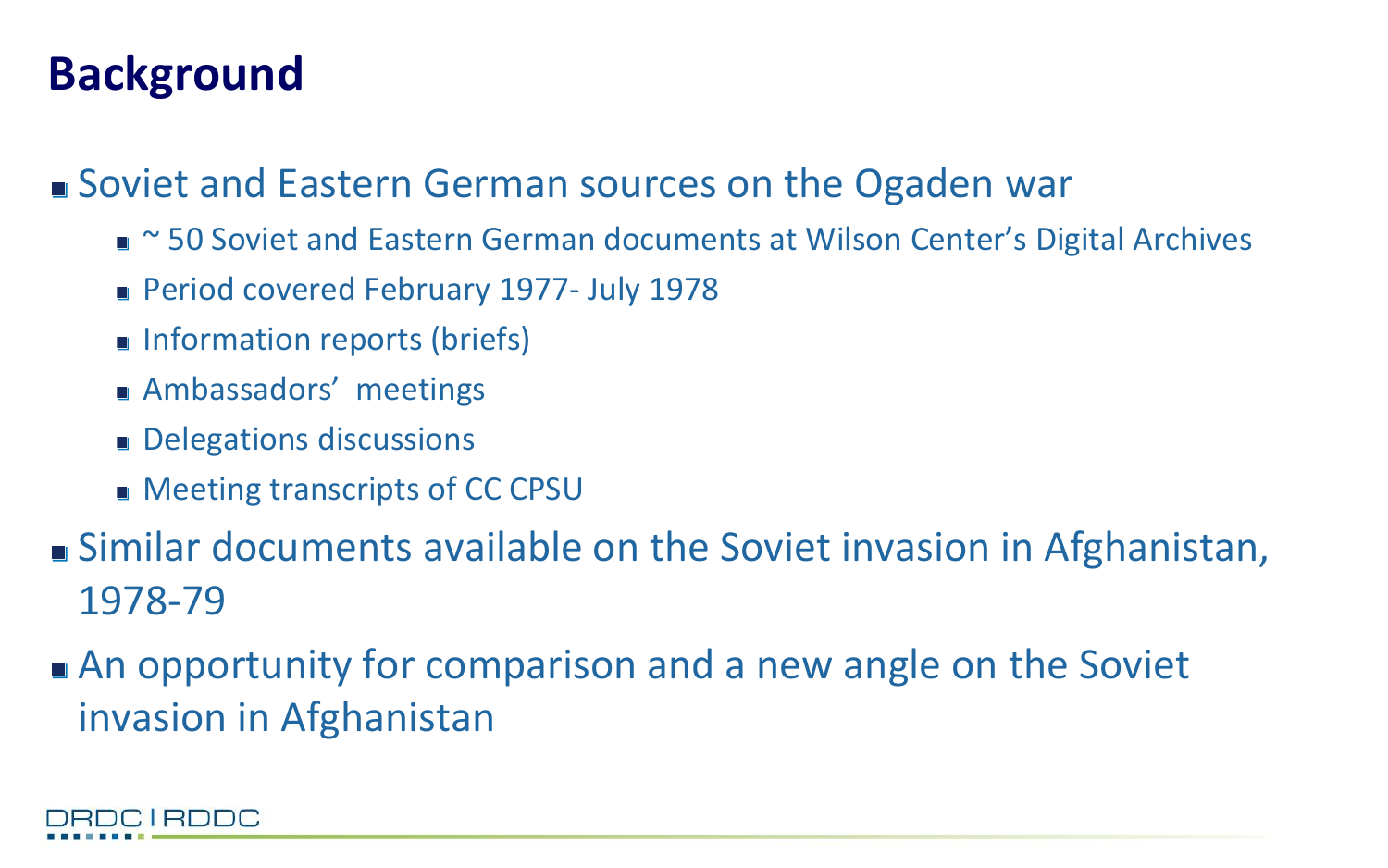#### **Ethiopia-Somalia Territorial Dispute**



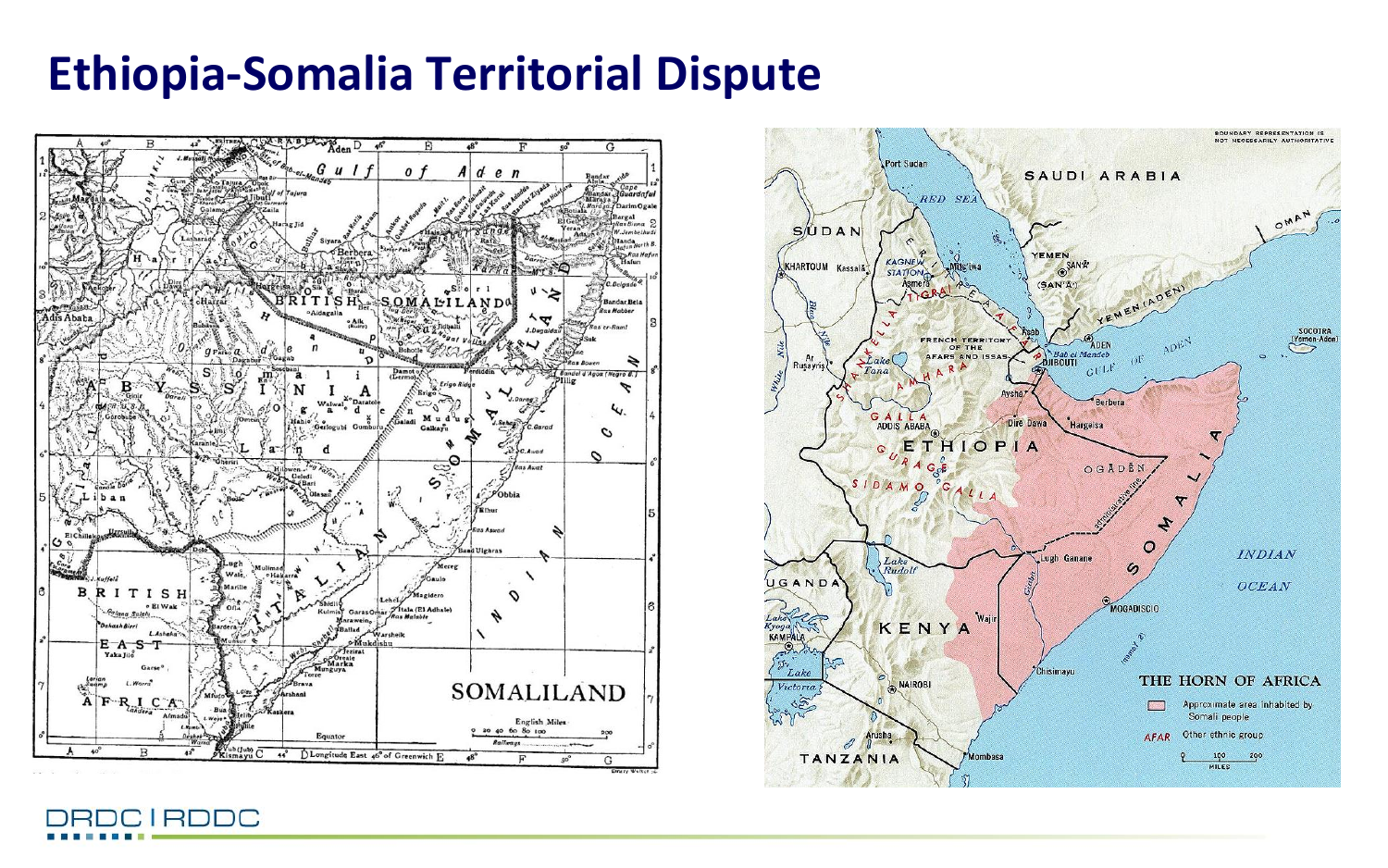# **Soviet relations with Ethiopia and Somalia**

#### Somalia

- Close relations since mid-60s
- Treaty of Friendship 1974
- 300 M in arms sales
- 4,000 military advisors
- **Military bases (Barbera)**
- ... but Barre repeatedly seen as unreliable ally
- Relations broken Nov. 1977 during the war

#### ■ Ethiopia

- $\Box$  1974 revolution favourable view
	- But many factions
- **US (Carter) refuses military aid**
- **Appeal to the USSR for military aid** 
	- Granted 1976
- Mengisto Haile Mariam emerges as leader Feb. 1977
- $\blacksquare$  May 1977 full support
- "one of the greatest pieces of political opportunism in post-war history."

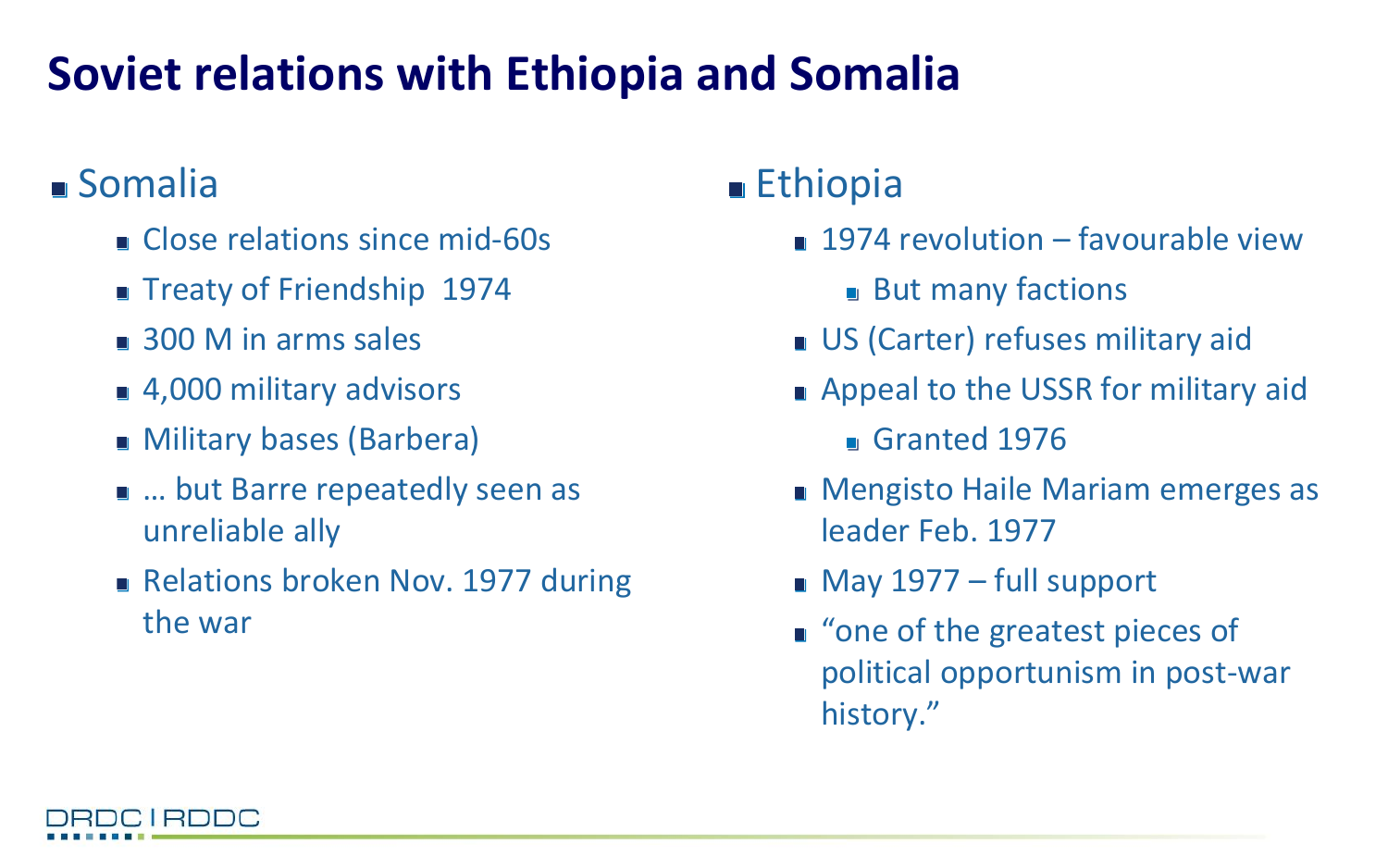# **The Ogaden War**

- **Insurgency (WSLF) since 1976**
- Somali offensive Jul– Nov 1977
	- Capture 90% of Ogaden
	- **But significant losses**
- Counter offensive: Jan–Mar 1978
- Soviet aid

**CIRDDC** 

- 400 tanks, 400 artillery pieces, 85 MiGs via air bridge
- 1,500 Soviet advisors, 12,000 Cuban troops, 2,000 South Yemeni troops
- By end of March 1978 Somali army retreats back home

**The aftermath** 

- Somali army never recovers from the war
- USSR loses important bases in Somalia

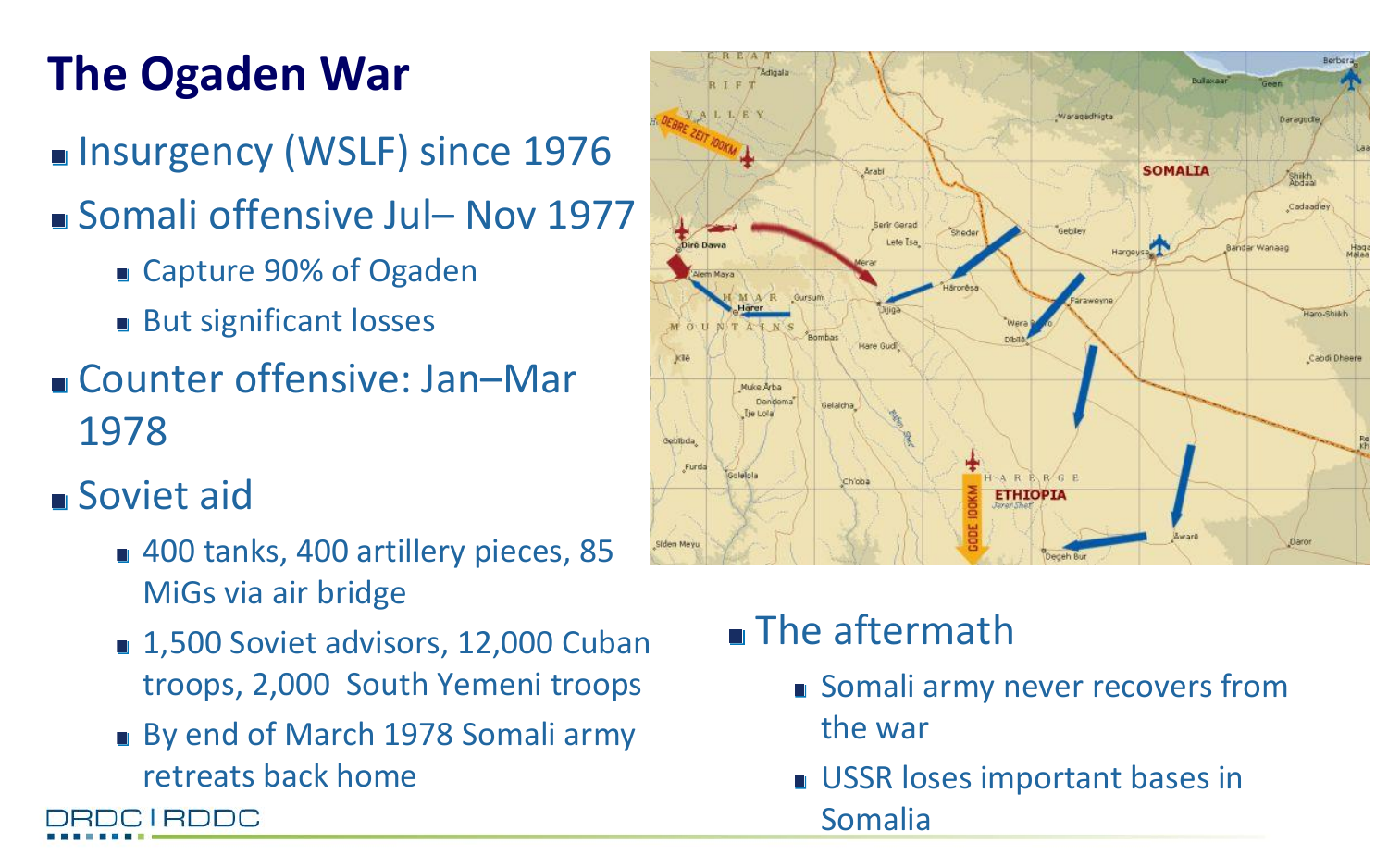# **Soviet pre-war decision-making**

- January 77 personal message from Brezhnev to Barre
- March 1977- Barre declares he may turn for help to western countries
- Anticipation of war as early as 1977
- Haile Mariam visit to Moscow, May 77
	- "The Ethiopian Leadership, in our opinion, should be granted the support of the Socialist Commonwealth". CC CPSU report May 13, 77
- Soviet mediation for peaceful resolution July 77
	- Barre seen by the Soviets as uncompromising, nationalist, not socialist
- UUIV 29 second personal appeal from Brezhnev to Barre
- August 4 and 11, meetings of CC of CPSU will help Ethiopia

#### **DRDCIRDDC**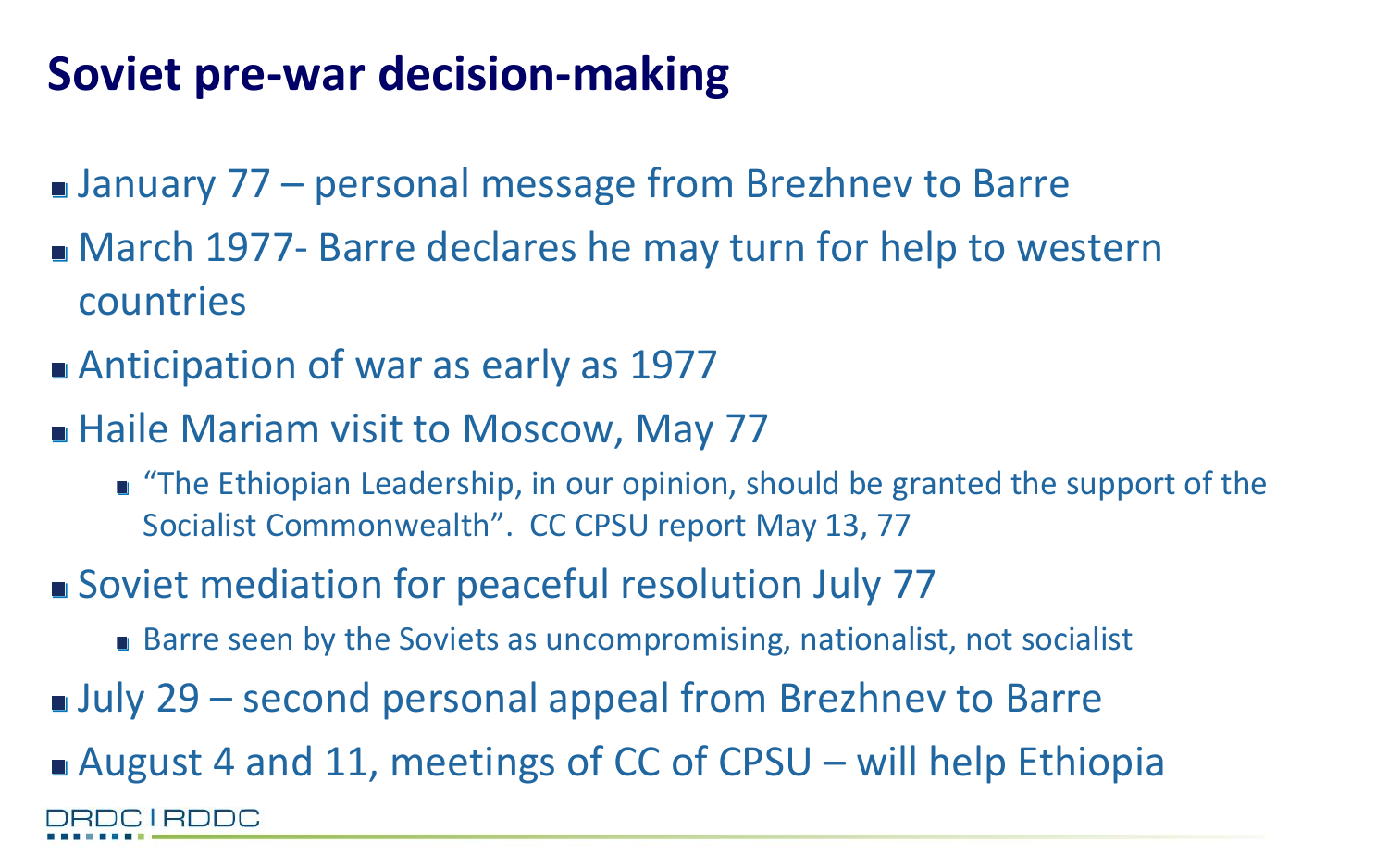#### **Post-war decision making**

- Feb. 13, 1978 East German memo Cubans will not transgress on Somali borders as per Soviet directions
- March 13, 1978 memo expectations that Somalia will be brought back in the Socialist camp and abandon its anti-Soviet stance
- April 3, 1978 memo the situation in Somalia is deteriorating, acknowledgment that Barre is using repression to suppress dissatisfaction
	- But rejects the notion of ousting him
- June 1978 East German memo about increasing US influence in Somalia, but hopes that "progressive" forces will prevail
- Soviets abstain from further intervention in the region

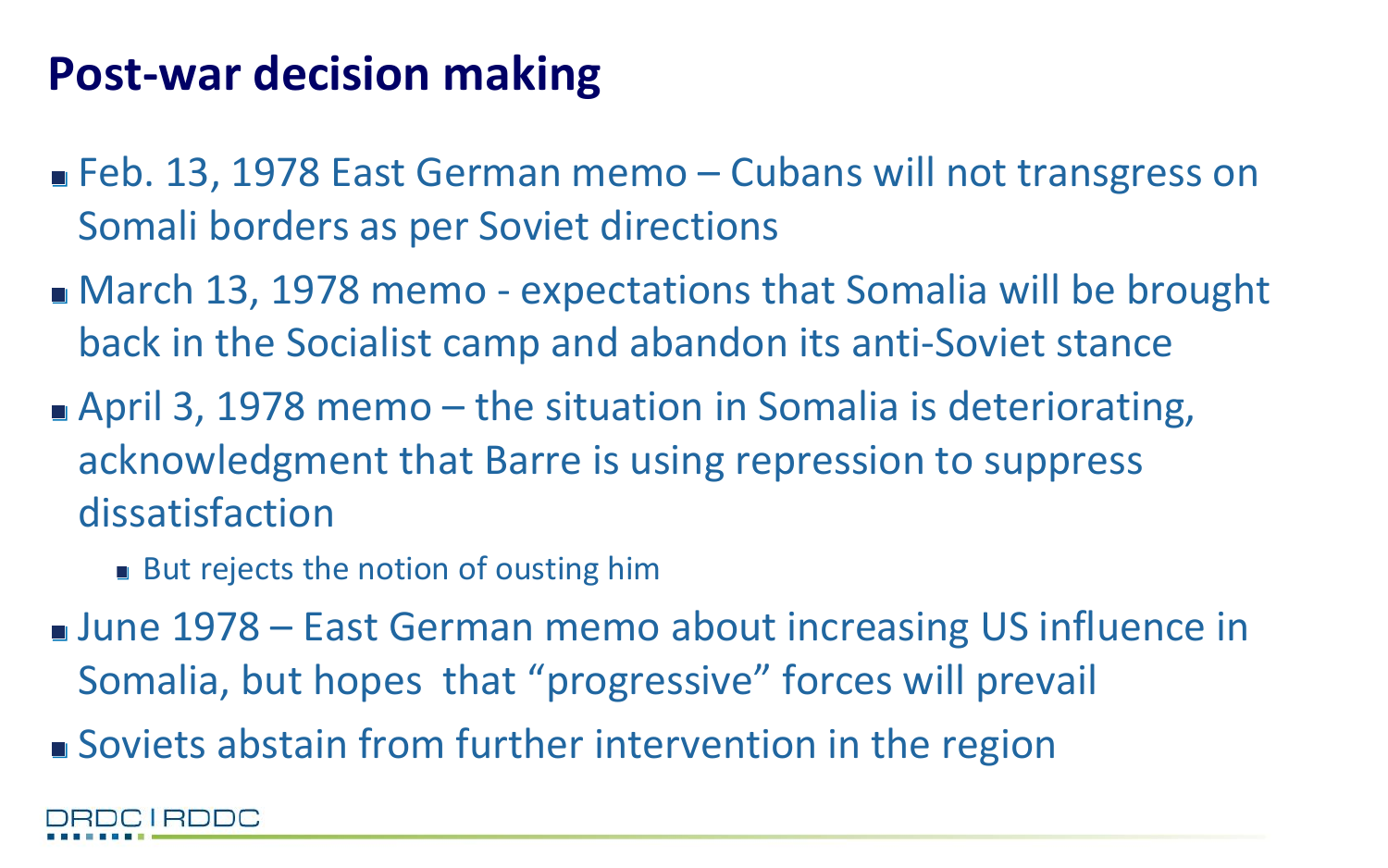# **Soviet Invasion in Afghanistan**

- April 1978 Saur Revolution, PDPA comes to power
- Introduces unpopular socio-economic reforms
	- **Uprisings in the countryside, repressions**
- **Internal factionalism**
- **Extensive reporting and discussions in the CC CPSU about what to do** in Afghanistan
- **Requests from Taraki for military assistance is refused**
- Sep. 1979 Taraki is killed by Hafizullah Amin
	- Country is descending into chaos
	- **n** increase in anti-Soviet rhetoric

■ Dec. 12, 1979 – CC CPSU approves resolution for a regime change DRDCIRDDC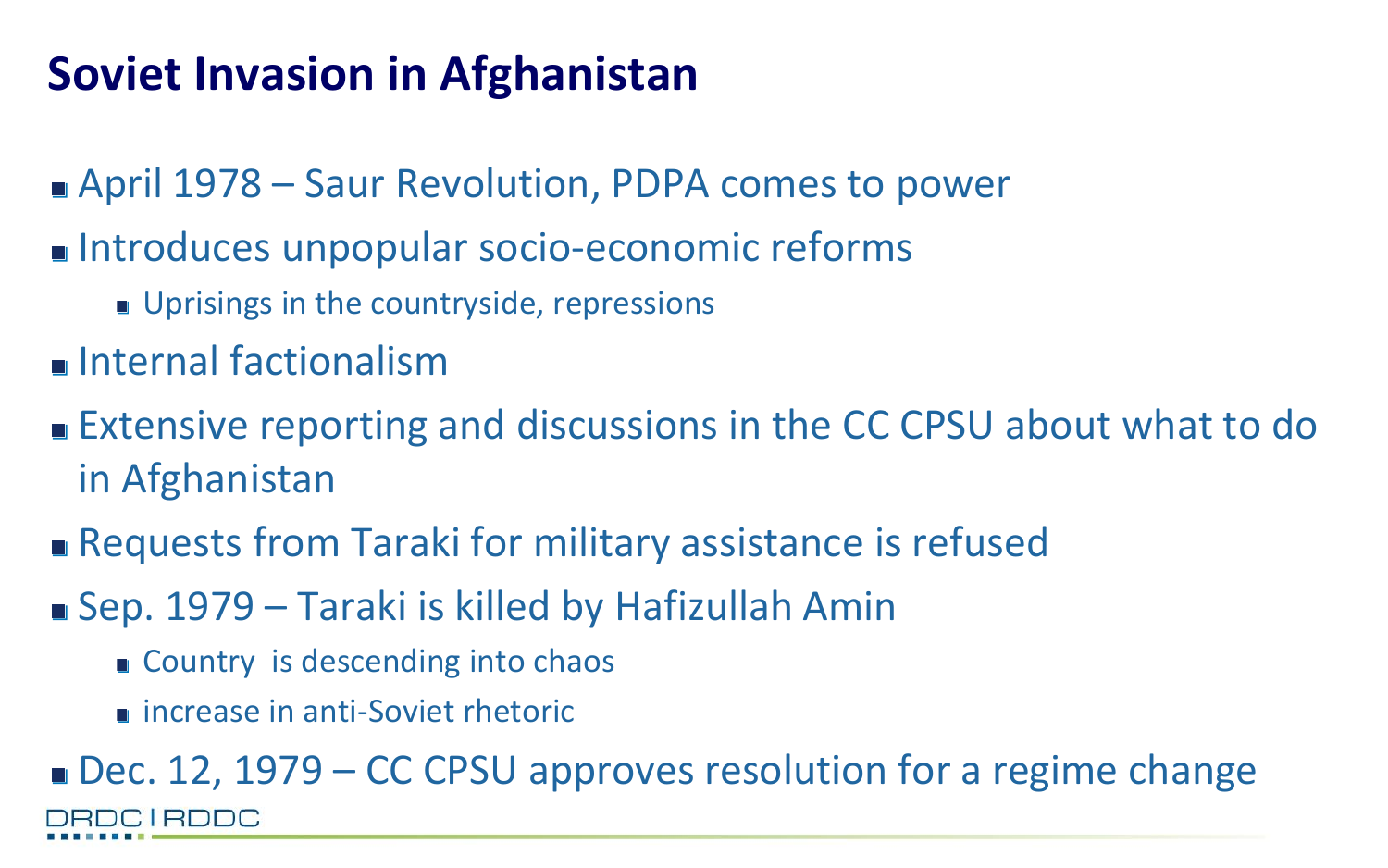### **Comparison with Somalia 1978**

#### **Similarities**

- Concern about losing a client state
- Facing a unreliable partner (Amin)
- Country in turmoil against repressive and harsh policies
- Afghan army is in disarray
- Fears that Afghanistan will turn to the US
	- In the context of US forces in the Gulf, following the Iranian revolution

#### Differences

- No illusions about the strength of the "progressive" forces
- **Decision to invade**

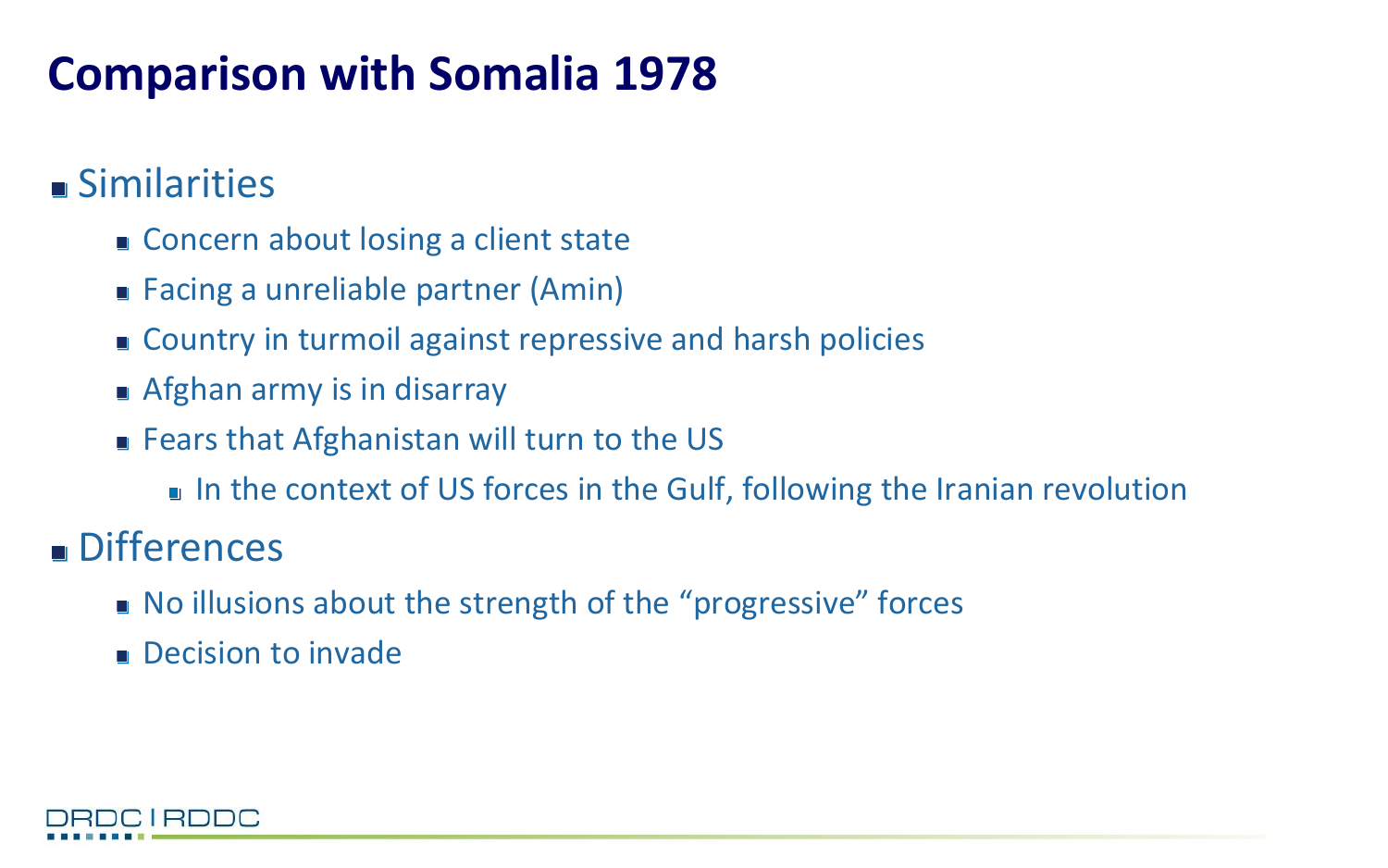# **The Decision-making Circle**

#### Resolution of CC CPSU, August 11, 1977

"Leonid Ilych Brezhnev requested that the Ethiopian appeal be considered as soon as possible…. He entrusted comrades Gromyko, Ustinov and Andropov to prepare proposals. The Comrades have fulfilled the assignment"

Resolution of CC CPSU, December 12, 1979

"Ratify evaluations and measures set forth by Andropov, Ustinov and Gromyko… The execution of all measures should be entrusted to Comrades Andropov, Ustinov and Gromyko."

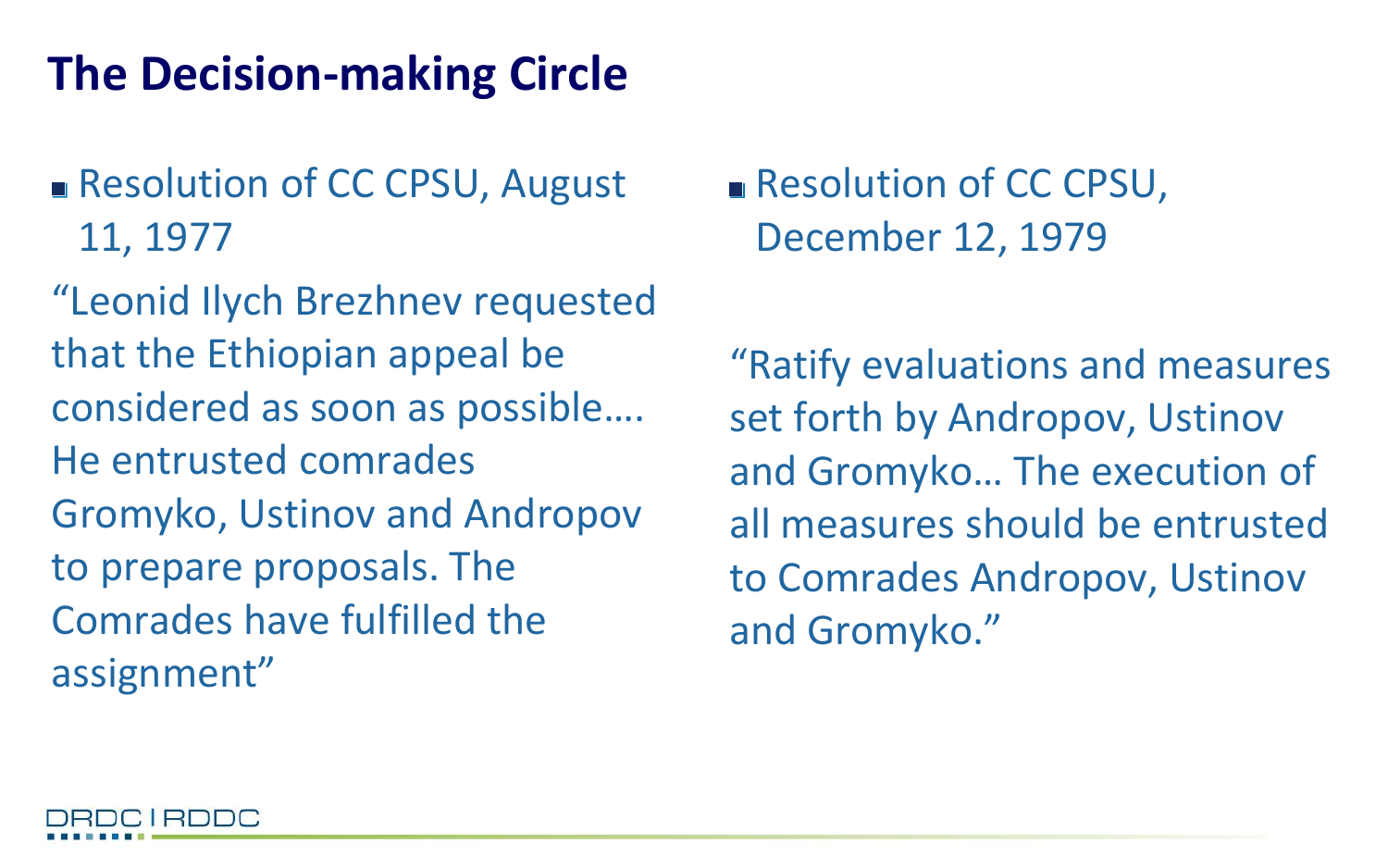## **Conclusion**

Fallout with Somalia was on the minds of Soviet leadership in 1979

Objective of intervention was a regime change, not a prolonged occupation

#### General lessons learned

- Similar circumstances will not always lead to similar outcomes
- Adaptivity is to be expected
- $\blacksquare$  Key knowledge of decision making circle

#### **Implications for present day**

- Decision-making circle around Putin is very small
- Syria adapting lessons learned from Libya